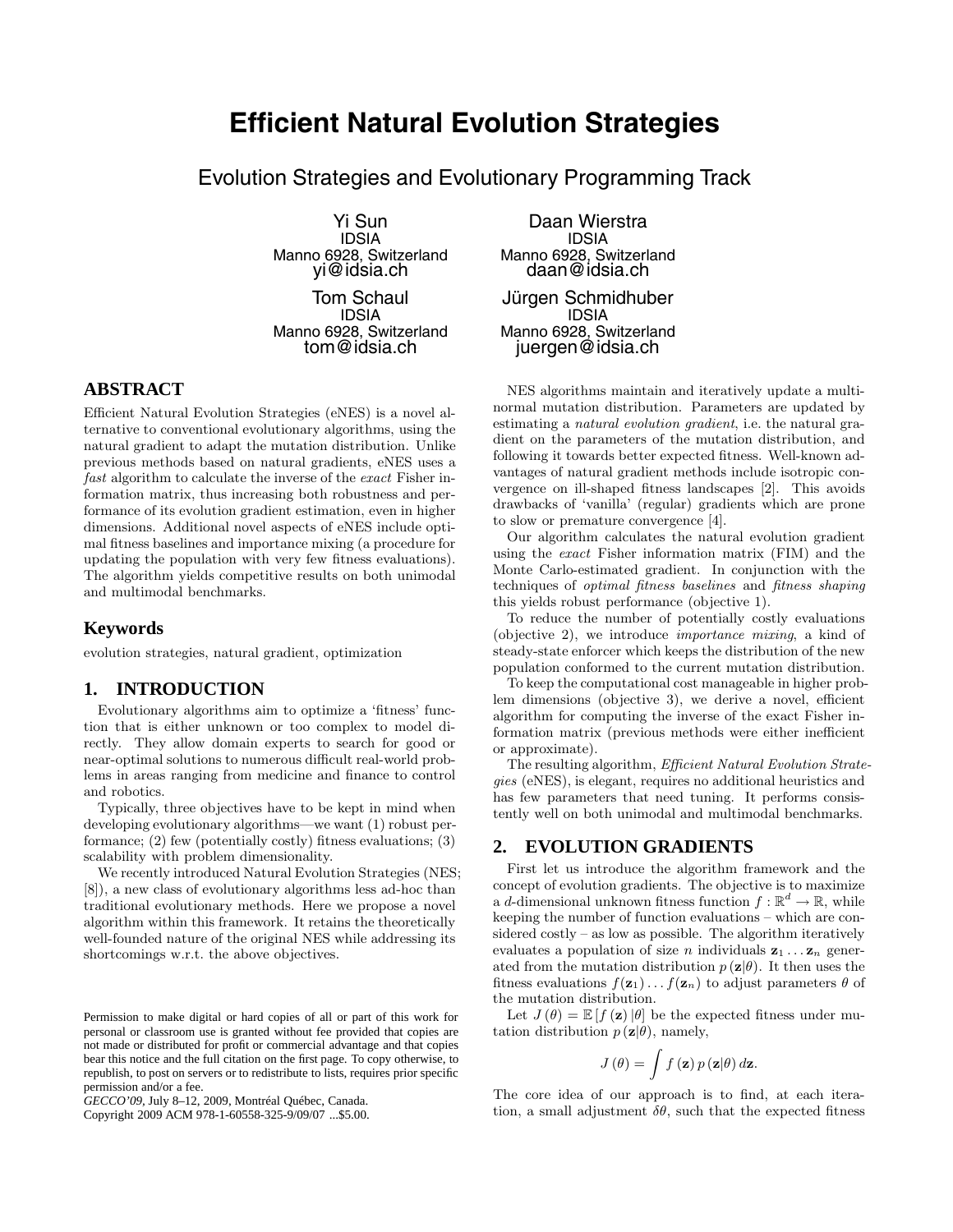$J(\theta + \delta\theta)$  is increased. The most straightforward approach is to set  $\delta\theta \propto \nabla_{\theta}J(\theta)$ , where  $\nabla_{\theta}J(\theta)$  is the gradient on  $J(\theta)$ . Using the 'log likelihood trick', the gradient can be written as

$$
\nabla_{\theta} J(\theta) = \nabla_{\theta} \int f(\mathbf{z}) p(\mathbf{z}|\theta) d\mathbf{z}
$$
  
= 
$$
\int f(\mathbf{z}) \nabla_{\theta} p(\mathbf{z}|\theta) d\mathbf{z}
$$
  
= 
$$
\int f(\mathbf{z}) \frac{p(\mathbf{z}|\theta)}{p(\mathbf{z}|\theta)} \nabla_{\theta} p(\mathbf{z}|\theta) d\mathbf{z}
$$
  
= 
$$
\int p(\mathbf{z}|\theta) \cdot (f(\mathbf{z}) \nabla_{\theta} \ln p(\mathbf{z}|\theta)) d\mathbf{z},
$$

The last term can be approximated using Monte Carlo:

$$
\nabla_{\theta}^{s} J(\theta) = \frac{1}{n} \sum_{i=1}^{n} f(\mathbf{z}_{i}) \nabla_{\theta} \ln p(\mathbf{z}_{i} | \theta),
$$

where  $\nabla_{\theta}^{s} J(\theta)$  denotes the estimated evolution gradient.

In our algorithm, we assume that  $p(\mathbf{z}|\theta)$  is a Gaussian distribution with parameters  $\theta = \langle \mathbf{x}, \mathbf{A} \rangle$ , where **x** represents the mean, and **A** represents the Cholesky decomposition of the covariance matrix **C**, such that **A** is upper triangular matrix and  $C = A^{\top}A$ . The reason why we choose A instead of **C** as primary parameter is twofold. First, **A** makes explicit the  $d(d+1)/2$  independent parameters determining the covariance matrix **C**. Second, the diagonal elements of **A** are the square roots of the eigenvalues of **C**, so **A**-**A** is always positive semidefinite. In the rest of the text, we assume  $\theta$  is column vector of dimension  $d_s = d + d(d+1)/2$ with elements in  $\langle \mathbf{x}, \mathbf{A} \rangle$  arranged as

$$
\left[\left(\theta^0\right)^{\top}, \left(\theta^1\right)^{\top} \dots \left(\theta^d\right)^{\top}\right]^{\top}.
$$

Here  $\theta^0 = \mathbf{x}$  and  $\theta^k = [a_{k,k} \dots a_{k,d}]^\top$  for  $1 \leq k \leq d$ , where  $a_{i,j}$   $(i \leq j)$  denotes the  $(i, j)$ -th element of **A**. Now we compute

$$
\mathbf{g}(\mathbf{z}|\theta) = \nabla_{\theta} \ln p(\mathbf{z}|\theta) \n= \nabla_{\theta} \left\{ \frac{d}{2} \ln 2\pi - \frac{1}{2} \ln |\mathbf{A}|^2 \right. \n- \frac{1}{2} \left( \mathbf{A}^{-\top} (\mathbf{z} - \mathbf{x}) \right)^{\top} \left( \mathbf{A}^{-\top} (\mathbf{z} - \mathbf{x}) \right) \},
$$

where  $\mathbf{g}(\mathbf{z}|\theta)$  is assumed to be a  $d_s$ -dimensional column vector. The gradient w.r.t. **x** is simply

$$
\nabla_{\mathbf{x}} \ln p(\mathbf{z}|\theta) = \mathbf{C}^{-}(\mathbf{z} - \mathbf{x}).
$$

The gradient w.r.t.  $a_{i,j}$   $(i \leq j)$  is given by

$$
\frac{\partial}{\partial a_{i,j}}\ln p\left(\mathbf{z}|\theta\right) = r_{i,j} - \delta\left(i,j\right)a_{i,i}^{-1},
$$

where  $r_{i,j}$  is the  $(i, j)$ -th element of

$$
\mathbf{R} = \mathbf{A}^{-\top} \left( \mathbf{z} - \mathbf{x} \right) \left( \mathbf{z} - \mathbf{x} \right)^{\top} \mathbf{C}^{-1}
$$

and  $\delta(i, j)$  is the Kronecker Delta function.

From  $\mathbf{g}(\mathbf{z}|\theta)$ , the mutation gradient  $\nabla_{\theta}^{s}J(\theta)$  can be computed as  $\nabla_{\theta}^{s} J(\theta) = \frac{1}{n} \mathbf{G} \mathbf{f}$ , where  $\mathbf{G} = [\mathbf{g}(\mathbf{z}_{1} | \theta) \dots \mathbf{g}(\mathbf{z}_{n} | \theta)],$ and  $\mathbf{f} = [f(\mathbf{z}_1) \dots f(\mathbf{z}_n)]^\top$ . We update  $\theta$  by  $\delta \theta = \eta \nabla_{\theta}^s J(\theta)$ , where  $\eta$  is an empirically tuned step size.

#### **3. NATURAL GRADIENT**

Vanilla gradient methods have been shown to converge slowly in fitness landscapes with ridges and plateaus. Natural gradients [1] constitute a principled approach for dealing with such problems. The natural gradient, unlike the vanilla gradient, has the advantage of always pointing in the direction of the steepest ascent. Furthermore, since the natural gradient is invariant w.r.t. the particular parameterization of the mutation distribution, it can cope with ill-shaped fitness landscapes and provides isotropic convergence properties, which prevents premature convergence on plateaus and avoids overaggressive steps on ridges [1].

In this paper, we consider a special case of the natural gradient  $\tilde{\nabla}_{\theta} \tilde{J}$ , defined as

$$
\delta \theta^{\top} \tilde{\nabla}_{\theta} J = \max_{\delta \theta} J(\theta + \delta \theta),
$$
  
s.t. 
$$
KL(\theta + \delta \theta || \theta) = \varepsilon,
$$

where  $\varepsilon$  is an arbitrarily small constant and  $KL(\theta' || \theta)$  denotes the Kullback-Leibler divergence between distributions  $p(\mathbf{z}|\theta')$  and  $p(\mathbf{z}|\theta)$ . The constraints impose a geometry on θ which differs from the plain Euclidean one. With  $ε → 0$ , the natural gradient  $\tilde{\nabla}_{\theta} \tilde{J}$  satisfies the necessary condition  $\mathbf{F} \tilde{\nabla}_{\theta} J = \nabla_{\theta} J$ , with **F** being the Fisher information matrix:

$$
\mathbf{F} = \mathbb{E}\left[\triangledown_{\theta} \ln p\left(\mathbf{z}|\theta\right) \triangledown_{\theta} \ln p\left(\mathbf{z}|\theta\right)^{\top}\right].
$$

If **F** is invertible, which may not always be the case, the natural gradient can be uniquely identified by  $\tilde{\nabla}_{\theta}J =$  $\mathbf{F}^- \nabla_{\theta} J$ , or estimated from data using  $\mathbf{F}^- \nabla_{\theta}^s J$ . The adjustment  $\delta\theta$  can then be computed by

$$
\delta\theta = \eta \mathbf{F}^- \nabla^s_\theta J.
$$

In the following sub-sections, we show that the FIM can in fact be computed exactly, that it is invertible, and that there exists an efficient<sup>2</sup> algorithm to compute the inverse of the FIM.

## **3.1 Derivation of the Exact FIM**

In the original NES [8], we compute the natural evolution gradient using the empirical Fisher information matrix, which is estimated from the current population. This approach has three important disadvantages. First, the empirical FIM is not guaranteed to be invertible, which could result in unstable estimations. Second, a large population size would be required to approximate the exact FIM up to a reasonable precision. Third, it is highly inefficient to invert the empirical FIM, a matrix with  $O(d^4)$  elements.

We circumvent these problems by computing the exact FIM directly from mutation parameters  $\theta$ , avoiding the potentially unstable and computationally costly method of estimating the empirical FIM from a population which in turn was generated from  $\theta$ .

In eNES, the mutation distribution is the Gaussian defined by  $\theta = \langle \mathbf{x}, \mathbf{A} \rangle$ , the precise FIM **F** can be computed analytically. Namely, the  $(m, n)$ -th element in **F** is given by

$$
\label{eq:1D1V:nonrel} \left(\mathbf{F}\right)_{m,n} = \frac{\partial \mathbf{x}^\top}{\partial \theta_m} \mathbf{C}^- \frac{\partial \mathbf{x}}{\partial \theta_n} + \frac{1}{2} \operatorname{tr}\left(\mathbf{C}^- \frac{\partial \mathbf{C}}{\partial \theta_m} \mathbf{C}^- \frac{\partial \mathbf{C}}{\partial \theta_n}\right),
$$

where  $\theta_m$ ,  $\theta_n$  denotes the m-th and n-th element in  $\theta$ . Let  $i_m, j_m$  be the  $a_{i_m, j_m}$  such that it appears at the  $(d+m)$ -th

<sup>&</sup>lt;sup>1</sup>For any matrix **Q**, **Q**<sup>-</sup> denotes its inverse and **Q**<sup> $\top$ </sup> denotes its transpose.

<sup>&</sup>lt;sup>2</sup>Normally the FIM would involve  $d_s^2 = O(d^4)$  parameters, which is intractable for most practical problems.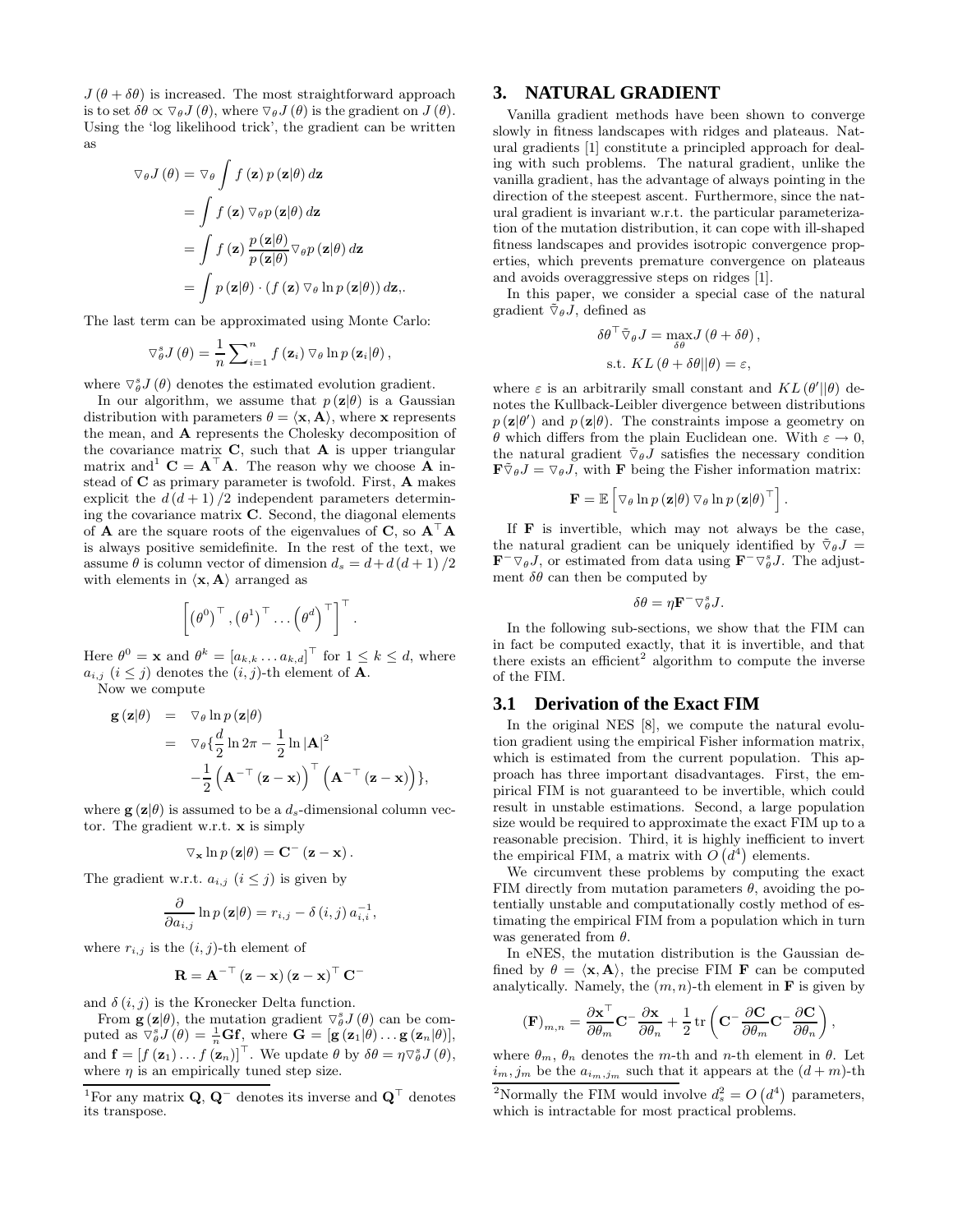position in  $\theta$ . First, notice that

$$
\frac{\partial \mathbf{x}^{\top}}{\partial x_i} \mathbf{C}^{-} \frac{\partial \mathbf{x}}{\partial x_j} = (\mathbf{C}^{-})_{i,j},
$$

and

$$
\frac{\partial \mathbf{x}^{\top}}{\partial a_{i_1, j_1}} \mathbf{C}^{-} \frac{\partial \mathbf{x}}{\partial a_{i_2, j_2}} = \frac{\partial \mathbf{x}^{\top}}{\partial x_i} \mathbf{C}^{-} \frac{\partial \mathbf{x}}{\partial a_{j, k}} = 0.
$$

So the upper left corner of the FIM is **C**−, and **F** has the following shape

$$
\mathbf{F} = \left[ \begin{array}{cc} \mathbf{C}^- & \mathbf{0} \\ \mathbf{0} & \mathbf{F_A} \end{array} \right]
$$

.

,

The next step is to compute **FA**. Note that

$$
\left(\mathbf{F}_{\mathbf{A}}\right)_{m,n}=\frac{1}{2}\operatorname{tr}\left[\mathbf{C}^{-}\frac{\partial\mathbf{C}}{\partial a_{i_{m},j_{m}}}\mathbf{C}^{-}\frac{\partial\mathbf{C}}{\partial a_{i_{n},j_{n}}}\right].
$$

Using the relation

$$
\frac{\partial \mathbf{C}}{\partial a_{i,j}} = \frac{\partial}{\partial a_{i,j}} \mathbf{A}^\top \mathbf{A} = \stackrel{\partial \mathbf{A}^\top}{\partial a_{i,j}} \mathbf{A} + \mathbf{A}^\top \frac{\partial \mathbf{A}}{\partial a_{i,j}}
$$

and the properties of the trace, we get

$$
\begin{array}{rcl} \displaystyle \left( \mathbf{F}_{\mathbf{A}} \right)_{m,n} & = & \displaystyle \mathrm{tr} \left[ \mathbf{A}^- \frac{\partial \mathbf{A}}{\partial a_{i_m,j_m}} \mathbf{A}^- \frac{\partial \mathbf{A}}{\partial a_{i_n,j_n}} \right] \\ & & \displaystyle + \mathrm{tr} \left[ \frac{\partial \mathbf{A}}{\partial a_{i_m,j_m}} \mathbf{C}^- \frac{\partial \mathbf{A}^{\top}}{\partial a_{i_n,j_n}} \right]. \end{array}
$$

Computing the first term gives us

$$
\operatorname{tr}\left[\mathbf{A}^{-}\frac{\partial \mathbf{A}}{\partial a_{i_m,j_m}}\mathbf{A}^{-}\frac{\partial \mathbf{A}}{\partial a_{i_n,j_n}}\right] = \left(\mathbf{A}^{-}\right)_{j_n,i_m} \left(\mathbf{A}^{-}\right)_{j_m,i_n}.
$$

Note that since **A** is upper triangular,  $A^-$  is also upper triangular, so the first summand is non-zero iff

$$
i_n = i_m = j_n = j_m.
$$
  
In this case,  $(A-)_{j_n, i_m} = (A-)_{j_m, i_n} = a_{j_n, i_m}^{-1}$ , so  

$$
\text{tr}\left[\mathbf{A}^{-}\frac{\partial \mathbf{A}}{\partial a_{i_m, j_m}}\mathbf{A}^{-}\frac{\partial \mathbf{A}}{\partial a_{i_n, j_n}}\right] = a_{i_m, i_n}^{-2} \delta(i_m, i_n, j_m, j_n).
$$

Here  $\delta(\cdot)$  is the generalized Kronecker Delta function, i.e.  $\delta(i_m, i_n, j_m, j_n) = 1$  iff all four indices are the same. The second term is computed as

$$
\text{tr}\left[\frac{\partial \mathbf{A}}{\partial a_{i_m,j_m}}\mathbf{C}^{-}\frac{\partial \mathbf{A}^{\top}}{\partial a_{i_n,j_n}}\right] = \left(\mathbf{C}^{-}\right)_{j_n,j_m} \delta(i_n,i_m).
$$

Therefore, we have

$$
(\mathbf{F}_{\mathbf{A}})_{m,n} = (\mathbf{C}^{-})_{j_{n},j_{m}} \delta(i_{n},i_{m}) + a_{i_{m},i_{n}}^{-2} \delta(i_{m},i_{n},j_{m},j_{n}).
$$

It can easily be proven that **F<sup>A</sup>** itself is a block diagonal matrix with  $d$  blocks along the diagonal, with sizes ranging from  $d$  to 1. Therefore, the precise FIM is given by

$$
\mathbf{F} = \left[ \begin{array}{cccc} \mathbf{F}_0 & & & \\ & \mathbf{F}_1 & & \\ & & \ddots & \\ & & & \mathbf{F}_d \end{array} \right],
$$

with  $\mathbf{F}_0 = \mathbf{C}^-$  and block  $\mathbf{F}_k$  ( $d \geq k \geq 1$ ) given by

$$
\mathbf{F}_k = \left[ \begin{array}{cc} a_{k,k}^{-2} & \mathbf{0} \\ \mathbf{0} & \mathbf{0} \end{array} \right] + \mathbf{D}_k.
$$

Here  $D_k$  is the lower-right square submatrix of  $C^-$  with dimension  $d + 1 - k$ , e.g.  $\mathbf{D}_1 = \mathbf{C}^-$ , and  $\mathbf{D}_d = (\mathbf{C}^-)_{d,d}$ .

We prove that the FIM given above is invertible if **C** is invertible.  $\mathbf{F}_k$  ( $1 \leq k \leq d$ ) being invertible follows from the fact that the submatrix  $\mathbf{D}_k$  on the main diagonal of a positive definite matrix **C**<sup>−</sup> must also be positive definite, and adding  $a_{k,k}^{-2} > 0$  to the diagonal would not decrease any of its eigenvalues. Also note that  $\mathbf{F}_0 = \mathbf{C}^-$  is invertible, so **F** is invertible.

It is worth pointing out that the block diagonal structure of **F** partitions parameters  $\theta$  into  $d+1$  orthogonal groups  $\theta^0 \dots \theta^k$ , which suggests that we could modify each group of parameters without affecting other groups. We will need this intuition in the next section.

### **3.2 Iterative Computation of FIM Inverse**

The exact FIM is a block diagonal matrix with  $d+1$  blocks. Normally, inverting the FIM requires d matrix inversions. However, we can explore the structure of each sub-block in order to make the inverse of **F** more efficient, both in terms of time and space complexity.

First, we realize that  $\mathbf{F}_d$  is simply a number, so its inversion is given by  $\mathbf{F}_d^- = \left( (\mathbf{C}^-)_{d,d} + a_{d,d}^{-2} \right)^{-1}$ , and similarly  $\mathbf{D}_d^- = \left( \begin{pmatrix} \mathbf{C}^- \end{pmatrix}_{d,d} \right)^{-1}$ . Now, letting k vary from  $d-1$  to 1, we can compute  $\mathbf{F}_k^-$  and  $\mathbf{D}_k^-$  directly from  $\mathbf{D}_{k+1}^-$ . By block matrix inversion

$$
\left[\begin{array}{cc} \mathbf{P}_{11} & \mathbf{P}_{12} \\ \mathbf{P}_{21} & \mathbf{P}_{22} \end{array}\right]^{-} = \left[\begin{array}{cc} \mathbf{Q}_{1}^{-} & -\mathbf{P}_{11}^{-}\mathbf{P}_{12}\mathbf{Q}_{2}^{-} \\ -\mathbf{Q}_{2}^{-}\mathbf{P}_{21}\mathbf{P}_{11}^{-} & \mathbf{Q}_{2}^{-} \end{array}\right],
$$

using

$$
\mathbf{Q}_1 = \mathbf{P}_{11} - \mathbf{P}_{12}\mathbf{P}_{22}^-\mathbf{P}_{21}, \, \mathbf{Q}_2 = \mathbf{P}_{22} - \mathbf{P}_{21}\mathbf{P}_{11}^-\mathbf{P}_{12},
$$

and the Woodbury identity

$$
\begin{aligned} \mathbf{Q}_2^- &= \left[ \mathbf{P}_{22} + \mathbf{P}_{21} \left( -\mathbf{P}_{11}^- \right) \mathbf{P}_{21}^\top \right]^\top \\ &= \mathbf{P}_{22}^- - \mathbf{P}_{22}^- \mathbf{P}_{21} \left[ -\mathbf{P}_{11} + \mathbf{P}_{21}^\top \mathbf{P}_{22}^- \mathbf{P}_{21} \right]^\top \mathbf{P}_{21}^\top \mathbf{P}_{22}^\top, \end{aligned}
$$

(also noting that in our case,  $\mathbf{P}_{11}$  is a number  $(\mathbf{C}^-)_{k,k}$ ), we can state

$$
\mathbf{Q}_2^{\perp} = \mathbf{P}_{22}^{\perp} - \frac{\left(\mathbf{P}_{22}^{\perp}\mathbf{P}_{21}\right)\left(\mathbf{P}_{22}^{\perp}\mathbf{P}_{21}\right)^{\perp}}{\mathbf{P}_{21}^{\top}\mathbf{P}_{22}^{\perp}\mathbf{P}_{21} - \mathbf{P}_{11}}.
$$

This can be computed directly from  $\mathbf{P}_{22}^-$ , i.e.  $\mathbf{D}_{k+1}^-$ . Skipping the intermediate steps, we propose the following algorithm for computing  $\mathbf{F}_k^-$  and  $\mathbf{D}_k^-$  from  $\mathbf{D}_{k+1}^-$ :

$$
\mathbf{v} = (\mathbf{C}^{-})_{k+1:d,k}, w = (\mathbf{C}^{-})_{k,k}, \mathbf{u} = \mathbf{D}_{k+1}^{-} \mathbf{v},
$$
  
\n
$$
s = \mathbf{v}^{\top} \mathbf{u}, q = (w - s)^{-1}, q_F = (w_F - s)^{-1},
$$
  
\n
$$
c = -w^{-1} (1 + qs), c_F = -w_F^{-1} (1 + q_F s),
$$
  
\n
$$
\mathbf{F}_{k}^{-} = \begin{bmatrix} q_F & c_F \mathbf{u}^{\top} \\ c_F \mathbf{u}^{\top} & \mathbf{D}_{k+1}^{-} + q_F \mathbf{u} \mathbf{u}^{\top} \end{bmatrix},
$$
  
\n
$$
\mathbf{D}_{k}^{-} = \begin{bmatrix} q & c\mathbf{u}^{\top} \\ c\mathbf{u}^{\top} & \mathbf{D}_{k+1}^{-} + q\mathbf{u}\mathbf{u}^{\top} \end{bmatrix}.
$$

Here  $(\mathbf{C}^-)_{k+1:d,k}$  is the sub-vector in  $\mathbf{C}^-$  at column k, and row  $k + 1$  to d. A single update from  $\mathbf{D}_{k+1}^-$  to  $\mathbf{F}_k^-$  and  $\mathbf{D}_k^-$  requires  $O((d-k)^2)$  floating point multiplications. The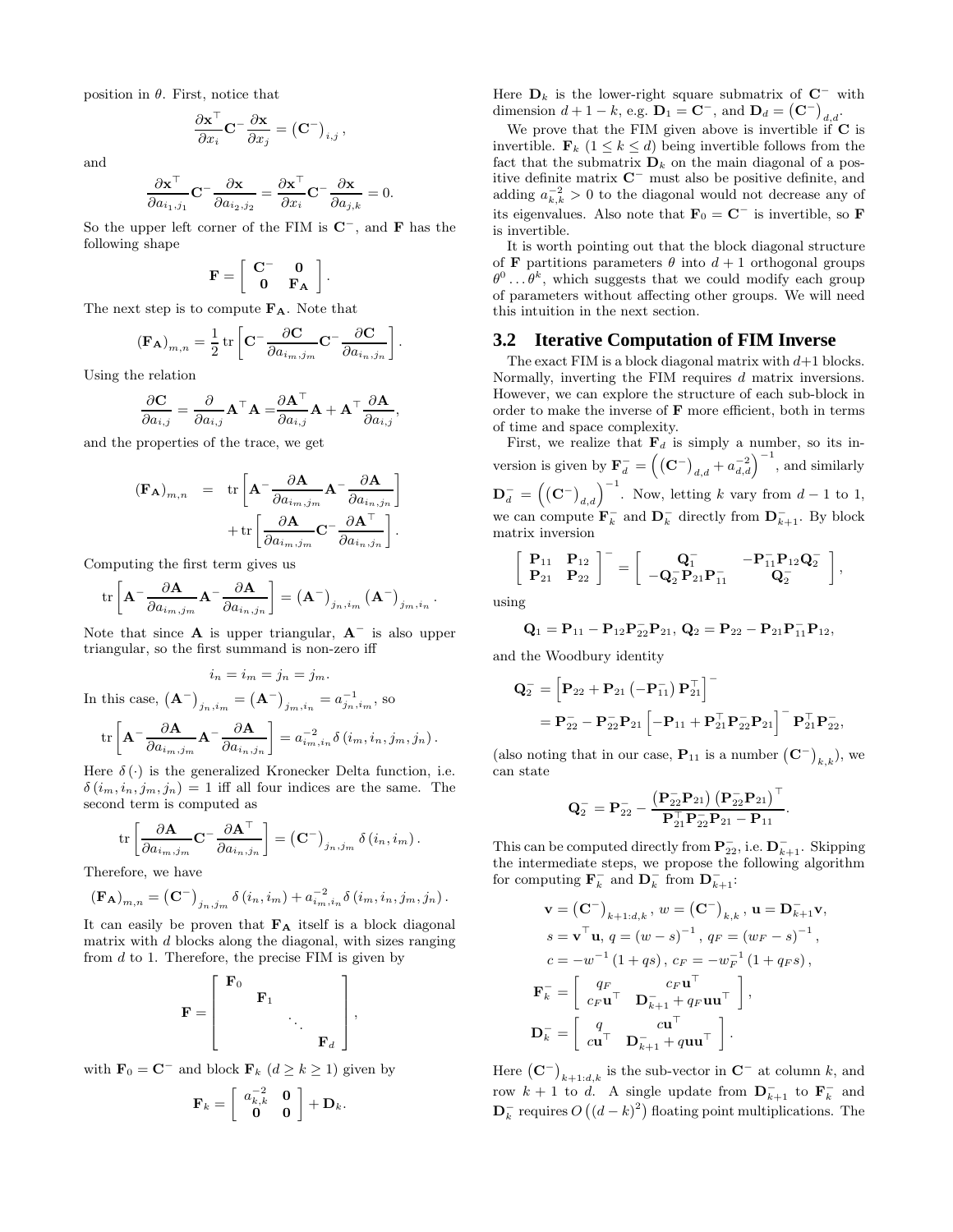overall complexity of computing all sub-blocks  $\mathbf{F}_k^-$ ,  $1 \leq k \leq$ d, is thus  $O(d^3)$ .

The algorithm is efficient both in time and storage in the sense that, on one hand, there is no explicit matrix inversion, while on the other hand, the space for storing  $\mathbf{D}_k$  (including  $\mathbf{F}_k$ , if not needed later) can be reclaimed immediately after each iteration, which means that at most  $O(d^2)$  storage is required. Note also that  $\mathbf{F}_k^-$  can be used directly to compute  $\delta\theta^{\vec{k}}, \text{ using } \delta\theta^k = \mathbf{F}_k^- \mathbf{G}^k \mathbf{f}, \text{ where}$ 

$$
\mathbf{G}^{k} = \left[\mathbf{g}^{k} \left(\mathbf{z}_{1}\right), \ldots, \mathbf{g}^{k} \left(\mathbf{z}_{n}\right)\right]
$$

$$
= \left[\nabla_{\theta^{k}} \ln p \left(\mathbf{z} | \theta\right), \ldots, \nabla_{\theta^{k}} \ln p \left(\mathbf{z} | \theta\right)\right]
$$

is the submatrix of **G** w.r.t. the mutation gradient of  $\theta^k$ .

To conclude, the algorithm given above efficiently computes the inverse of the exact FIM, required for computing the natural mutation gradient.

#### **4. OPTIMAL FITNESS BASELINES**

The concept of *fitness baselines*, first introduced in [8], constitutes an efficient variance reduction method for estimating  $\delta\theta$ . However, baselines as found in [5] are suboptimal w.r.t. the variance of  $\delta\theta$ , since this FIM may not be invertible. It is difficult to formulate the variance of  $\delta\theta$  directly. However, since the exact FIM is invertible and can be computed efficiently, we can in fact compute an optimal baseline for minimizing the variance of  $\delta\theta$ , given by

$$
Var (\delta \theta) = \eta^2 \mathbb{E} [\left( \mathbf{F}^- \nabla_{\theta}^s J - \mathbb{E} \left[ \mathbf{F}^- \nabla_{\theta}^s J \right] \right)^\top \cdot \left( \mathbf{F}^- \nabla_{\theta}^s J - \mathbb{E} \left[ \mathbf{F}^- \nabla_{\theta}^s J \right] \right)],
$$

where  $\nabla_{\theta}^{s}J$  is the estimated evolution gradient, which is given by

$$
\nabla_{\theta}^{s} J = \frac{1}{n} \sum_{i=1}^{n} \left[ f(z_i) - b \right] \nabla_{\theta} \ln p(\mathbf{z}_i | \theta).
$$

The scalar  $b$  is called the fitness baseline. Adding  $b$  does not affect the expectation of  $\nabla_{\theta}^s J$ , since

$$
\mathbb{E}[\nabla_{\theta}^{s} J] = \nabla_{\theta} \int (f(\mathbf{z}) - b) p(\mathbf{z}|\theta) d\mathbf{z}
$$

$$
= \nabla_{\theta} \int f(\mathbf{z}) p(\mathbf{z}|\theta) d\mathbf{z}.
$$

However, the variance depends on the value of  $b$ , i.e.

$$
\begin{array}{rcl} \text{Var} \left( \delta \theta \right) & \propto & b^2 \mathbb{E} \left[ \left( \mathbf{F}^- \mathbf{G} \mathbf{1} \right)^\top \left( \mathbf{F}^- \mathbf{G} \mathbf{1} \right) \right] \\ & & - 2 b \mathbb{E} \left[ \left( \mathbf{F}^- \mathbf{G} \mathbf{f} \right)^\top \left( \mathbf{F}^- \mathbf{G} \mathbf{1} \right) \right] + \text{const.} \end{array}
$$

Here **1** denotes a n-by-1 vector filled with 1s. The optimal value of the baseline is

$$
b = \frac{\mathbb{E}\left[\left(\mathbf{F}^{-}\mathbf{G}\mathbf{f}\right)^{\top}\left(\mathbf{F}^{-}\mathbf{G}\mathbf{1}\right)\right]}{\mathbb{E}\left[\left(\mathbf{F}^{-}\mathbf{G}\mathbf{1}\right)^{\top}\left(\mathbf{F}^{-}\mathbf{G}\mathbf{1}\right)\right]}.
$$

Assuming individuals are i.i.d., b can be approximated from data by

$$
b \simeq \frac{\sum_{i=1}^{n} f(\mathbf{z}_i) \left(\mathbf{F}^{-} \mathbf{g}(\mathbf{z}_i)\right)^{\top} \left(\mathbf{F}^{-} \mathbf{g}(\mathbf{z}_i)\right)}{\sum_{i=1}^{n} \left(\mathbf{F}^{-} \mathbf{g}(\mathbf{z}_i)\right)^{\top} \left(\mathbf{F}^{-} \mathbf{g}(\mathbf{z}_i)\right)}.
$$

In order to further reduce the estimation covariance, we can utilize a parameter-specific baseline for each parameter

 $\theta_i$  individually, which is given by

$$
b_j = \frac{\mathbb{E}[(\mathbf{h}_j\mathbf{G}\mathbf{f})(\mathbf{h}_j\mathbf{G}\mathbf{1})]}{\mathbb{E}[(\mathbf{h}_j\mathbf{G}\mathbf{1})(\mathbf{h}_j\mathbf{G}\mathbf{1})]} \simeq \frac{\sum_{i=1}^n f(\mathbf{z}_i) (\mathbf{h}_j \mathbf{g}(\mathbf{z}_i))^2}{\sum_{i=1}^n (\mathbf{h}_j \mathbf{g}(\mathbf{z}_i))^2}.
$$

Here  $\mathbf{h}_j$  is the j-th row vector of  $\mathbf{F}^-$ .

However, parameter-specific baseline values  $\theta_i$  might reduce variance too much, which harms the performance of the algorithm. Additionally, adopting different baseline values for correlated parameters may affect the underlying structure of the parameter space, rendering estimations unreliable. To address both of these problems, we follow the intuition that if the  $(m, n)$ -th element in the FIM is 0, then parameters  $\theta_m$  and  $\theta_n$  are orthogonal and only weakly correlated. Therefore, we propose using the *block fitness base-*<br>*line*, i.e. a single baseline  $b<sup>k</sup>$  for each group of parameters  $\theta^k$ ,  $0 \leq k \leq d$ . Its formulation is given by

$$
b^{k} = \frac{\mathbb{E}\left[\left(\mathbf{F}_{k}^{-} \mathbf{G}^{k} \mathbf{f}\right) \left(\mathbf{F}_{k}^{-} \mathbf{G}^{k} \mathbf{1}\right)\right]}{\mathbb{E}\left[\left(\mathbf{F}_{k}^{-} \mathbf{G}^{k} \mathbf{1}\right) \left(\mathbf{F}_{k}^{-} \mathbf{G}^{k} \mathbf{1}\right)\right]}
$$

$$
\simeq \frac{\sum_{i=1}^{n} f\left(\mathbf{z}_{i}\right) \left(\mathbf{F}_{k}^{-} \mathbf{g}^{k}\left(\mathbf{z}_{i}\right)\right)^{\top} \left(\mathbf{F}_{k}^{-} \mathbf{g}^{k}\left(\mathbf{z}_{i}\right)\right)}{\sum_{i=1}^{n} \left(\mathbf{F}_{k}^{-} \mathbf{g}^{k}\left(\mathbf{z}_{i}\right)\right)^{\top} \left(\mathbf{F}_{k}^{-} \mathbf{g}^{k}\left(\mathbf{z}_{i}\right)\right)}.
$$

Here  $\mathbf{F}_k^-$  denotes the inverse of the k-th diagonal block of  $\mathbf{F}^-$ , while  $\mathbf{G}^k$  and  $\mathbf{g}^k$  denote the submatrices corresponding to differentiation w.r.t.  $\theta^k$ .

In a companion paper [7], we empirically investigated the convergence properties when using the various types of baseline. We found block fitness baselines to be very robust, whereas uniform and parameter-specific baselines sometimes led to premature convergence.

The main complexity for computing the optimal fitness baseline pertains to the necessity of storing a potentially large gradient matrix **G**, with dimension  $d_s \times n \sim O\left(nd^2\right)$ . The time complexity, in this case, is  $O\left(nd^3\right)$  since we have to multiply each  $\mathbf{F}_k^-$  with  $\mathbf{G}^k$ . For large problem dimensions, the storage requirement may not be acceptable since  $n$  also scales with  $d$ . We solve this problem by introducing a time-space tradeoff which reduces the storage requirement to  $O(d^2)$  while keeping the time complexity unchanged. In particular, we first compute for each k, a scalar  $u_k =$  $\mathbf{a}_k^{-}$  (**z** − **x**), where  $\mathbf{a}_k^{-}$  is the k-th row vector of  $\mathbf{A}^{-}$ . Then, for  $1 \leq i \leq n$ , we compute the vector  $\mathbf{v} = (\mathbf{C}^{-})_{k:d} (\mathbf{z} - \mathbf{x}),$ where  $(\mathbf{C}^-)_{k:d}$  is the submatrix of  $\mathbf{C}^-$  by taking rows k to d. The gradient  $\mathbf{g}^k(\mathbf{z}_i)$  can be computed from  $u_k$  and **v**, and used to compute  $\mathbf{F}_k^-$ **g**<sup>k</sup> (**z**<sub>i</sub>) directly. The storage for  $g^{k}(\mathbf{z}_{i})$  can be immediately reclaimed. Finally, the complexity of computing  $\mathbf{g}^k(\mathbf{z}_i)$  for all i is  $O(nd(d-k))$ , so the total complexity of computing every element in **G** would still be  $O(n d^3)$ .

## **5. IMPORTANCE MIXING**

At each generation, we evaluate  $n$  new individuals generated from mutation distribution  $p(\mathbf{z}|\theta)$ . However, since small updates ensure that the KL divergence between consecutive mutation distributions is generally small, most new individuals will fall in the high density area of the previous mutation distribution  $p(\mathbf{z}|\theta')$ . This leads to redundant fitness evaluations in that same area.

Our solution to this problem is a new procedure called importance mixing, which aims to reuse fitness evaluations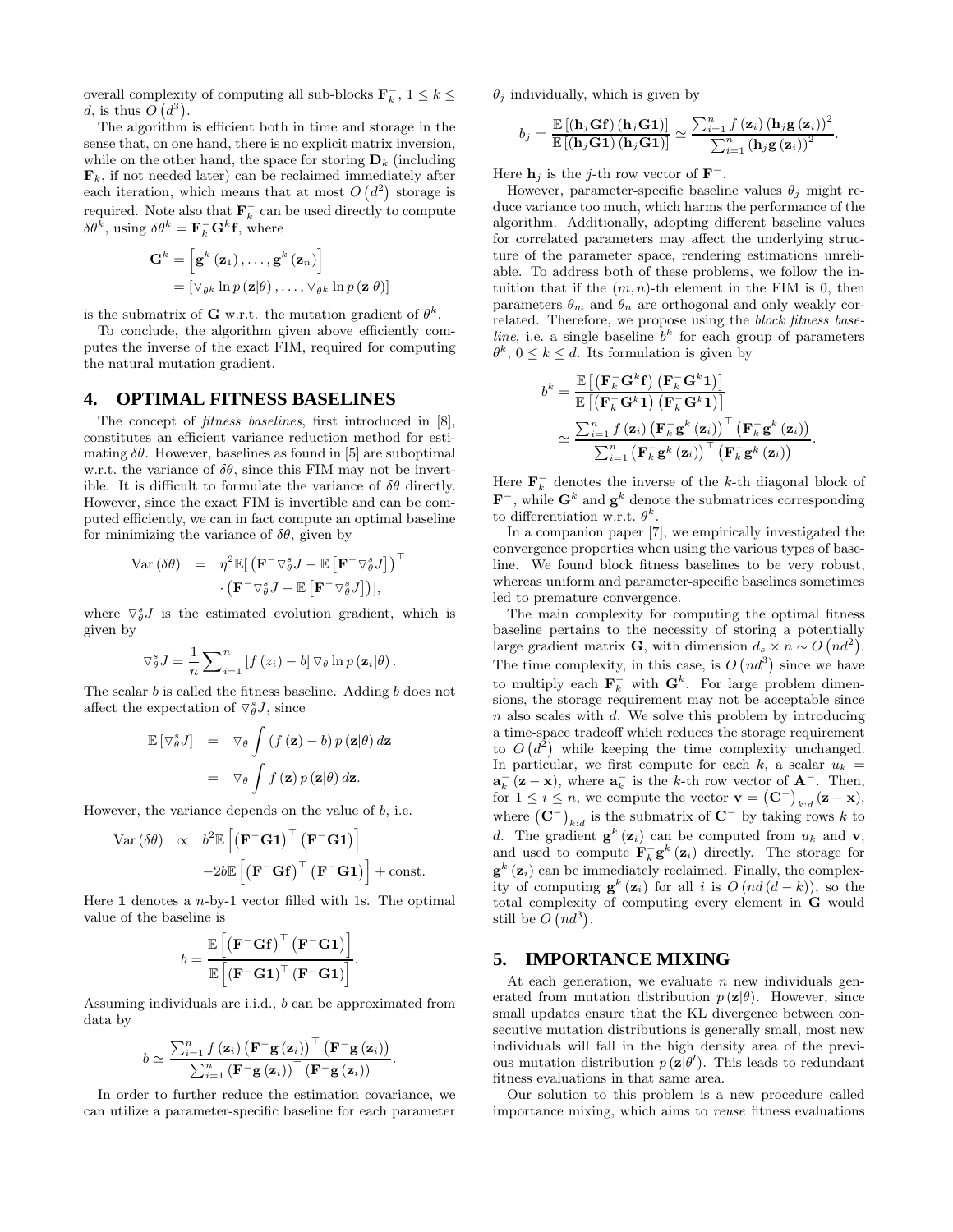from the previous generation, while ensuring the updated population conforms to the new mutation distribution.

Importance mixing works in two steps: In the first step, rejection sampling is performed on the previous population, such that individual **z** is accepted with probability

$$
\min\left\{1,(1-\alpha)\,\frac{p\left(\mathbf{z}|\theta\right)}{p\left(\mathbf{z}|\theta'\right)}\right\}.
$$

Here  $\alpha \in [0, 1]$  is the minimal refresh rate. Let  $n_a$  be the number of individuals accepted in the first step. In the second step, reverse rejection sampling is performed as follows: Generate individuals from  $p(\mathbf{z}|\theta)$  and accept **z** with probability

$$
\max \left\{ \alpha, 1 - \frac{p(\mathbf{z}|\theta')}{p(\mathbf{z}|\theta)} \right\}
$$

until  $n - n_a$  new individuals are accepted. The  $n_a$  individuals from the old generation and  $n - n_a$  newly accepted individuals together constitute the new population. Note that only the fitnesses of the newly accepted individuals need to be evaluated. The advantage of using importance mixing is twofold: On the one hand, we reduce the number of fitness evaluations required in each generation, on the other hand, if we fix the number of newly evaluated fitnesses, then many more fitness evaluations can potentially be used to yield more reliable and accurate gradients.

The minimal refresh rate  $\alpha$  lower bounds the expected proportion of newly evaluated individuals  $\rho = \mathbb{E} \left[ \frac{\hat{n} - n_a}{n} \right],$ proportion of hewild evaluated individuals  $\rho = \mathbb{E} \left[ \frac{n}{\rho} \right]$ ,<br>namely  $\rho \geq \alpha$ , with the equality holding iff  $\theta = \theta'$ . In particular, if  $\alpha = 1$ , all individuals from the previous generation will be discarded, and if  $\alpha = 0$ ,  $\rho$  depends only on the distance between  $p(\mathbf{z}|\theta)$  and  $p(\mathbf{z}|\theta')$ . Normally we set  $\alpha$  to be a small positive number, e.g. 0.01, to avoid too low an acceptance probability at the second step when  $p(\mathbf{z}|\theta') / p(\mathbf{z}|\theta) \simeq 1.$ 

It can be proven that the updated population conforms to the mutation distribution  $p(\mathbf{z}|\theta)$ . In the region where  $(1 - \alpha) p(\mathbf{z}|\theta) / p(\mathbf{z}|\theta') \leq 1$ , the probability that an individual from previous generations appears in the new population is

$$
p\left(\mathbf{z}|\theta'\right)\cdot\left(1-\alpha\right)p\left(\mathbf{z}|\theta\right)/p\left(\mathbf{z}|\theta'\right)=\left(1-\alpha\right)p\left(\mathbf{z}|\theta\right).
$$

The probability that an individual generated from the second step entering the population is  $\alpha p(\mathbf{z}|\theta)$ , since

$$
\max\left\{\alpha, 1 - p\left(\mathbf{z}|\theta'\right) / p\left(\mathbf{z}|\theta\right)\right\} = \alpha.
$$

So the probability of an individual entering the population is just  $p(\mathbf{z}|\theta)$  in that region. The same result holds also for the region where  $(1 - \alpha) p(\mathbf{z}|\theta) / p(\mathbf{z}|\theta') > 1$ .

In a companion paper [7], we measured the usefulness of importance mixing, and found that it reduces the number of required fitness evaluations by a factor 5. Additionally, it reduced the algorithm's sensitivity to the population size.

The computational complexity of importance mixing can be analyzed as follows. For each generated individual **z**, the probability  $p(\mathbf{z}|\theta)$  and  $p(\mathbf{z}|\theta')$  need to be evaluated, requiring  $O(d^2)$  computations. The total number of individuals generated is bounded by  $n/\alpha$  in the worst case, and is close to  $n$  on average.

#### **6. FITNESS SHAPING**

For problems with wildly fluctuating fitnesses, the gradient is disproportionately distorted by extreme fitness values, which can lead to premature convergence or numerical instability. To overcome this problem, we use fitness shaping, an order-preserving nonlinear fitness transformation function [8]. The choice of (monotonically increasing) fitness shaping function is arbitrary, and should therefore be considered to be one of the tuning parameters of the algorithm. We have empirically found that ranking-based shaping functions work best for various problems. The shaping function used for all experiments in this paper was fixed to  $f'(\mathbf{z})=2i-1$ for  $i > 0.5$  and  $f'(\mathbf{z}) = 0$  for  $i < 0.5$ , where i denotes the relative rank of  $f(\mathbf{z})$  in the population, scaled between  $0 \dots 1$ .

# **7. EFFICIENT NES**

Integrating all the algorithm elements introduced above, the Efficient Natural Evolution Strategy (with block fitness baselines) can be summarized as

| 1       | initialize $A \leftarrow I$                                                                                       |
|---------|-------------------------------------------------------------------------------------------------------------------|
| 2       | repeat                                                                                                            |
| 3       | compute $\mathbf{A}^-$ , and $\mathbf{C}^- = \mathbf{A}^- \mathbf{A}^{-\top}$                                     |
| 4       | update population using importance mixing                                                                         |
| 5       | evaluate $f(\mathbf{z}_i)$ for new $\mathbf{z}_i$                                                                 |
| $\;6\;$ | compute rank-based fitness shaping $f$                                                                            |
| 7       | for $k = d$ to 0                                                                                                  |
| 8       | compute the exact FIM inverse $\mathbf{F}_k^-$                                                                    |
| 9       | $\mathbf{u} \leftarrow \mathbf{0}, \, \mathbf{v} \leftarrow \mathbf{0}, \, s_1 \leftarrow 0, \, s_2 \leftarrow 0$ |
| 10      | for $i=1$ to n                                                                                                    |
| 11      | $\mathbf{q} \leftarrow \mathbf{F}_{k}^{-} \mathbf{g}^{k} \left( \mathbf{z}_{i} \right)$                           |
| 12      | $\mathbf{u} \leftarrow \mathbf{u} + \hat{f}(\mathbf{z}_i) \mathbf{q}$                                             |
| 13      | $\mathbf{v} \leftarrow \mathbf{v} + \mathbf{q}$                                                                   |
| 14      | $s_1 \leftarrow s_1 + \hat{f}(\mathbf{z}_i) \mathbf{q}^\top \mathbf{q}$                                           |
| 15      | $s_2 \leftarrow s_2 + \mathbf{q}^\top \mathbf{q}$                                                                 |
| 16      | end                                                                                                               |
| 17      | $b^k \leftarrow s_1/s_2$                                                                                          |
| 18      | $\delta \theta^k \leftarrow \mathbf{u} - b^k \mathbf{v}$                                                          |
| 19      | end                                                                                                               |
| 20      | $\theta \leftarrow \theta + \eta \delta \theta$                                                                   |
| 21      | until stopping criteria is met                                                                                    |

Note that vectors **u** and **v** in line 18 correspond to  $\mathbf{F}_k^- \mathbf{G}^k \mathbf{f}$ and  $\mathbf{F}_k^- \mathbf{G}^k \mathbf{1}$ , respectively. Summing up the analysis from previous sections, the time complexity of processing a single generation is  $O(n d^3)$ , while the space complexity is just  $O(d^2 + nd)$ , where  $O(nd)$  comes from the need of storing the population. Assuming that  $n$  scales linearly with  $d$ , our algorithms scales linearly in space and quadratically in time w.r.t. the number of parameters, which is  $O(d^2)$ . This is a significant improvement over the original NES, whose complexity is  $O(d^4)$  in space and  $O(d^6)$  in time.

Implementations of eNES are available in both Python and Matlab<sup>3</sup>.

#### **8. EXPERIMENTS**

The tunable parameters of Efficient Natural Evolution Strategies are comprised of the population size  $n$ , the learning rate  $\eta$ , the refresh rate  $\alpha$  and the fitness shaping function. In addition, three kinds of fitness baselines can be used.

We empirically find a good and robust choice for the learning rate  $\eta$  to be 1.0. On some (but not all) benchmarks the

<sup>3</sup>The Python code is part of the PyBrain machine learning library (www.pybrain.org) and the Matlab code is available at www.idsia.ch/~sun/enes.html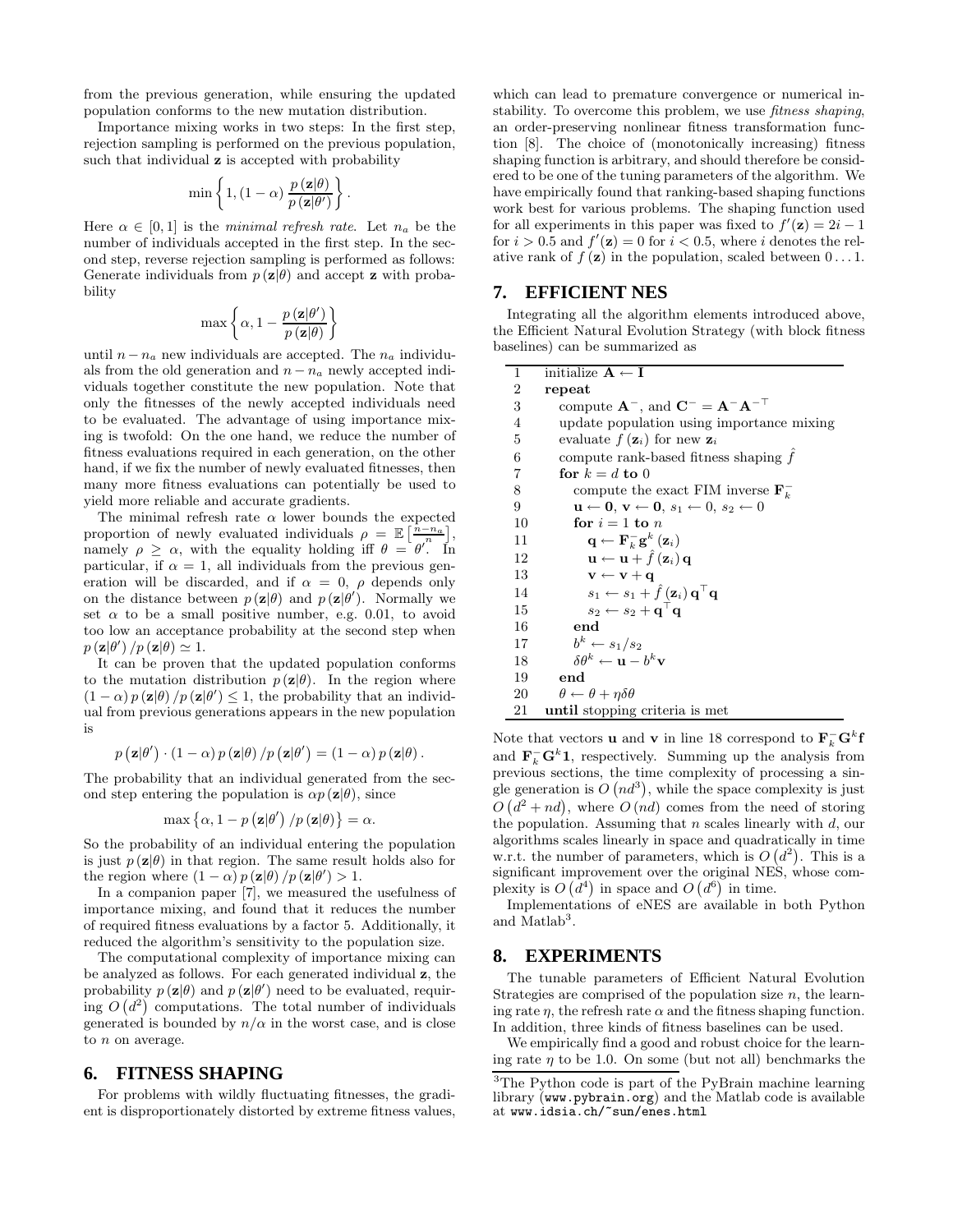

**Figure 1: Results on the unimodal benchmark functions for dimension 5, 15 and 50 (from top to bottom).**



**Figure 2: Success percentages varying with initial distances for the multimodal test functions using population sizes 20 and 100.**

performance can be further improved by more aggressive updates. Therefore, the only parameter that needs tuning in practice is the population size, which is dependent on both the expected ruggedness of the fitness landscape and the problem dimensionality.

#### **8.1 Benchmark Functions**

We empirically validate our algorithm on 9 unimodal and 4 multimodal functions out of the set of standard benchmark functions from [6] and [3], that are typically used in the literature, for comparison purposes and for competitions. We randomly choose the inital guess at average distance 1 from the optimum. In order to prevent potentially biased results, we follow [6] and consistently transform (by a combined rotation and translation) the functions' inputs, making the variables non-separable and avoiding trivial optima (e.g. at the origin). This immediately renders many other methods virtually useless, since they cannot cope with correlated mutation directions. eNES, however, is invariant under translation and rotation. In addition, the rank-based fitness shaping makes it invariant under order-preserving transformations of the fitness function.

#### **8.2 Performance on Benchmark Functions**

We ran eNES on the set of unimodal benchmark functions with dimensions 5, 15 and 50 with population sizes 50, 250 and 1000, respectively, using  $\eta = 1.0$  and a target precision of  $10^{-10}$ . Figure 1 shows the average performance over 20 runs (5 runs for dimension 50) for each benchmark function. We left out the Rosenbrock function on which eNES is one order of magnitude slower than on the other functions (e.g. 150,000 evaluations on dimension 15). Presumably this is due to the fact that the principal mutation direction is updated too slowly on complex curvatures. Note that SharpR and ParabR are unbounded functions, which explains the abrupt drop-off.

For the experiments on the multimodal benchmark functions we varied the distance of the initial guess to the optimum between 0.1 and 1000. Those runs were performed on dimension 2 with a target precision of 0.01, since here the